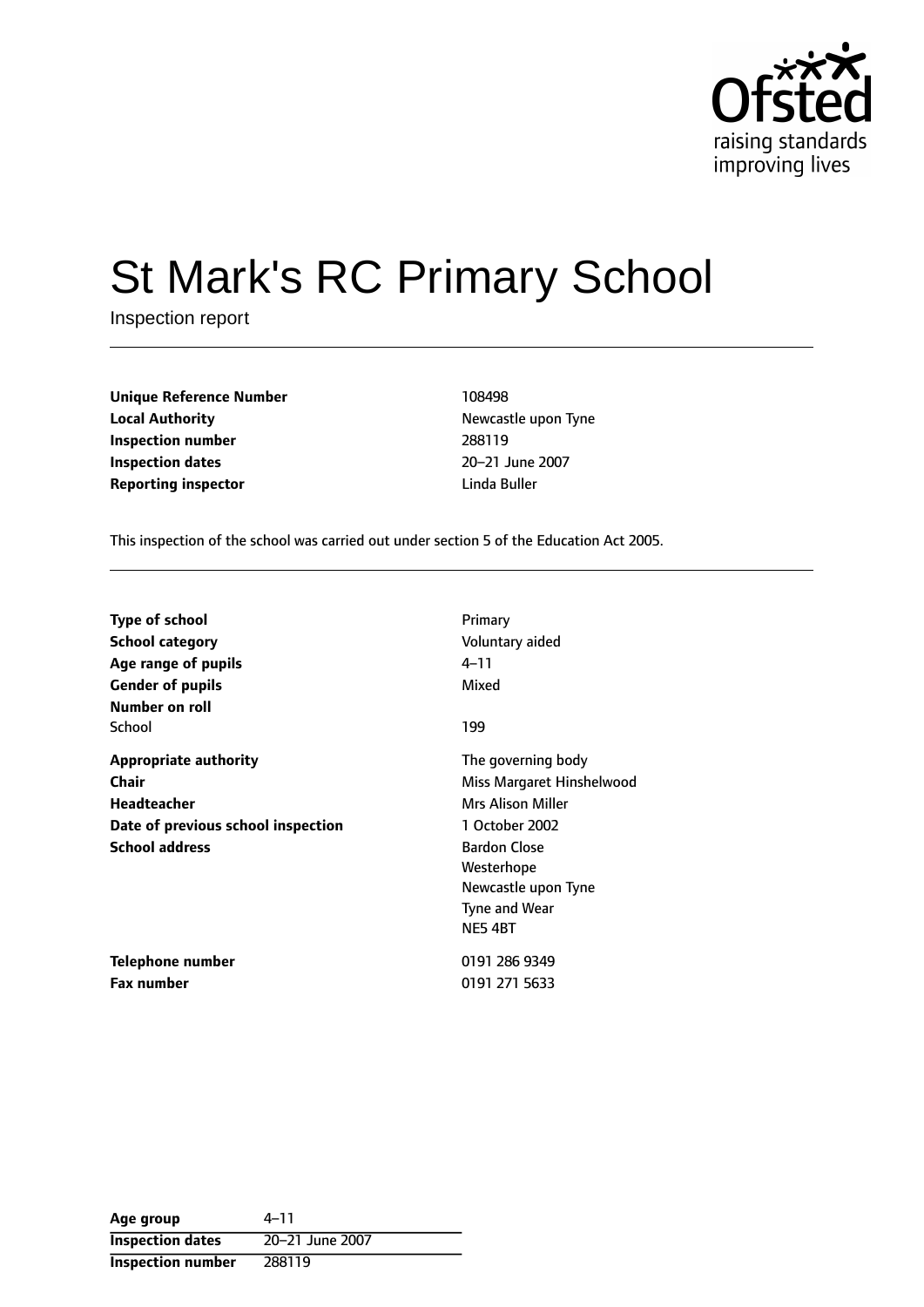.

© Crown copyright 2007

#### Website: www.ofsted.gov.uk

This document may be reproduced in whole or in part for non-commercial educational purposes, provided that the information quoted is reproduced without adaptation and the source and date of publication are stated.

Further copies of this report are obtainable from the school. Under the Education Act 2005, the school must provide a copy of this report free of charge to certain categories of people. A charge not exceeding the full cost of reproduction may be made for any other copies supplied.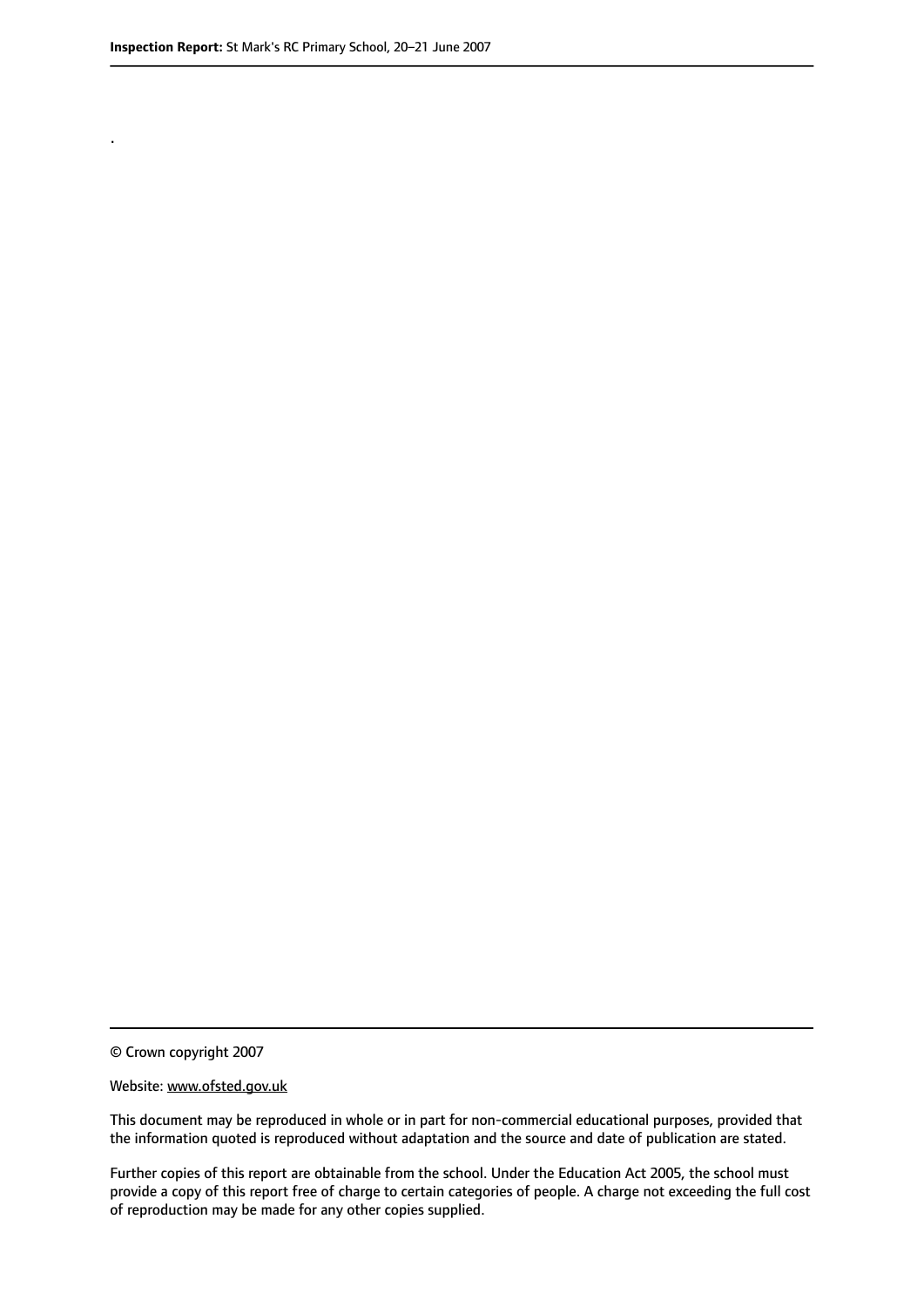# **Introduction**

The inspection was carried out by two Additional Inspectors.

### **Description of the school**

The school is smaller than most primary schools. It is in an area that is socially and economically disadvantaged. The proportion of pupils who claim a free school meal is above average. The proportion of pupils who have learning difficulties and/or disabilities is average. Most pupils are of White British heritage with a very small proportion of minority ethnic pupils.

#### **Key for inspection grades**

| Grade 1 | Outstanding  |
|---------|--------------|
| Grade 2 | Good         |
| Grade 3 | Satisfactory |
| Grade 4 | Inadequate   |
|         |              |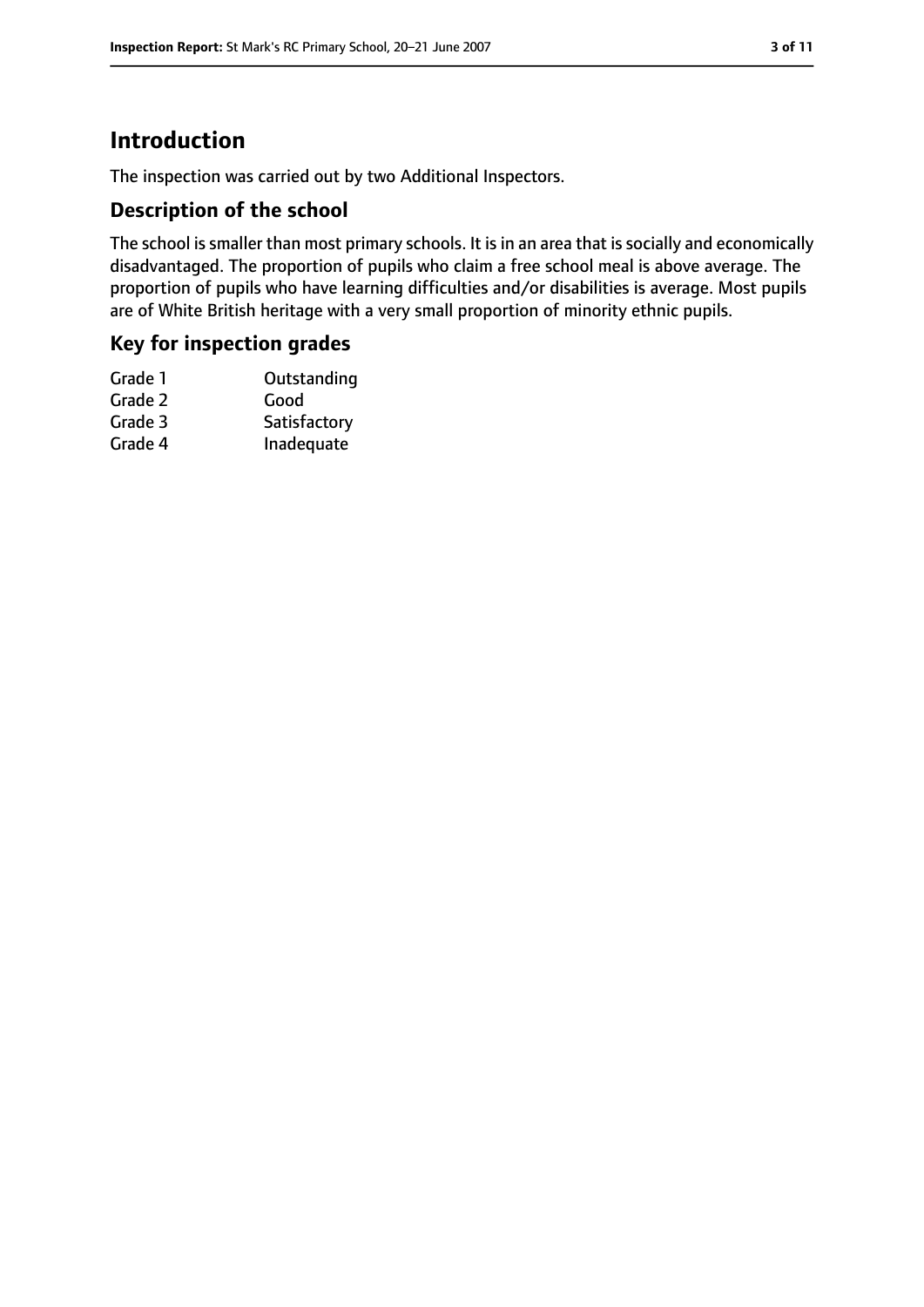# **Overall effectiveness of the school**

#### **Grade: 3**

This is a satisfactory school. The headteacher and staff have a clear vision to take the school forward after a period of disruptive staff changes over the last three years, including the key posts of headteacher and deputy headteacher. Since February 2007, all positions have been filled and a new senior management team established.

Good provision in the Foundation Stage helps children make good progress from a starting point below that typical for their age, so that by the time they enter Year 1 they reach standards similar to those of most other children of their age. Pupils' progress is satisfactory overall, but is good in Reception and in Year 6 where it is accelerating due to the quality of teaching. The effective way that the teachers plan the support provided by the teaching assistants means that pupils with learning difficulties and/or disabilities make good progress. Last year the national test results for pupils in Years 2 and 6 were above average. Standards this year, however, are average due partly to disruptions in the continuity of staffing in previous years.

Teaching and learning are satisfactory overall. There are some good and outstanding lessons, especially in Reception and Year 6 with satisfactory and occasionally inadequate lessons elsewhere. In the most effective lessons, relationships between teachers and pupils are good, the work is interesting and motivates pupils to learn. There are inconsistencies, however, in the quality of teaching across the school. In the least effective lessons the work set is sometimes undemanding for the more able pupils or too difficult for others. The curriculum is planned satisfactorily to meet the needs of most pupils. Care, guidance and support are satisfactory and pastoral care is good. Procedures for employing staff and safeguarding pupils meet requirements. The headteacher and staff have good relationships with other agencies to support and care for all pupils, especially those who are most vulnerable.

Pupils' personal development is satisfactory. They make a good contribution to their school community with the responsibilities they are given and in the school council. They have a good understanding of a healthy lifestyle and are aware of the importance of a healthy diet. Pupils' good understanding of the needs of others, together with their satisfactory literacy and mathematical skills, prepare them adequately for the next stage of their education and life beyond school. Although most pupils say they enjoy school and feel safe, a small number of pupils and parents remain rightly concerned about behaviour. Behaviour is satisfactory overall but a minority of pupils do not behave as well as they should.

The new headteacher and senior leaders are working hard to improve pupils' progress and recognise there is more to do. Leadership and management are satisfactory. The school has an accurate view of its strengths and weaknesses and satisfactory capacity to improve provision. Success in some areas is evident, but the full effect of all the actions has yet to be seen. For instance, new systems to track pupils' progress and set them targets are in place but are used inconsistently.

#### **What the school should do to improve further**

- Ensure that the quality of teaching is consistently good enough to help pupils to make the progress they should.
- Use the information from monitoring and evaluation to ensure consistently challenging targets are set for pupils.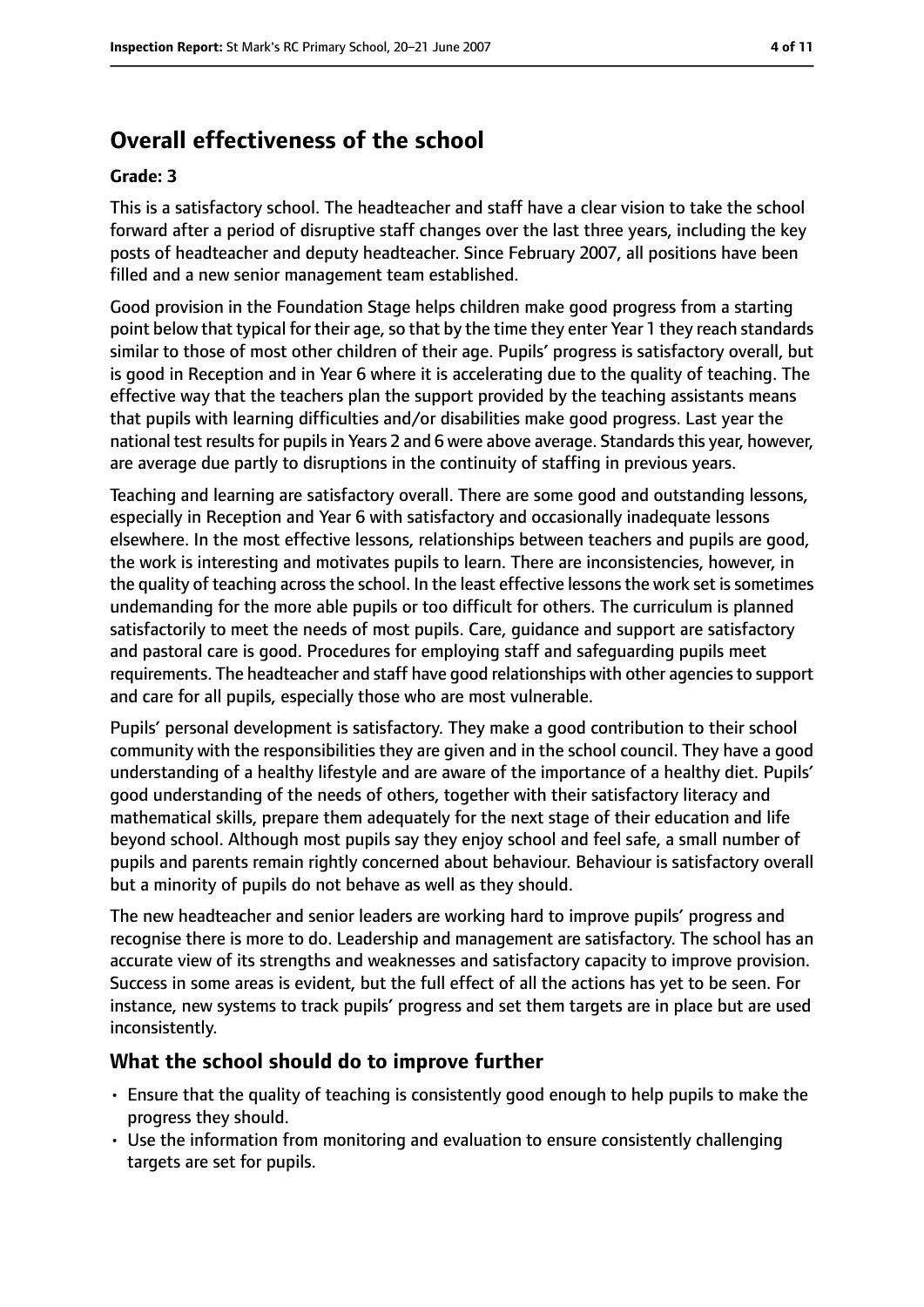• Improve the behaviour of the minority of pupils who find it difficult to confirm to the school's high expectations.

A small proportion of the schools whose overall effectiveness is judged satisfactory but which have areas of underperformance will receive a monitoring visit by an Ofsted inspector before their next section 5 inspection.

# **Achievement and standards**

#### **Grade: 3**

Pupils' achievement issatisfactory and standards are average. Attainment on entry to the school is below the level typical for children of their age. The children get off to a good start in Reception and make good progress. As a result, by the time they enter Year 1, most of them attain the standards expected for their age.

In the 2006 national assessments and tests at the end of Key Stages 1 and 2, the results were above the national averages. In Key Stage 2 pupils achieved well in English owing to improved provision for writing. In mathematics, however, a number of pupils did not achieve as well as expected and the school did not meet its targets. The school's records and inspection evidence show that the standards reached by pupils in the current Year 2 and Year 6 are average, due partly to disruptions in the continuity of staffing in previous years.

Pupils' progress is satisfactory overall, but is good in Year 6 where it is accelerating due to improved provision and quality of teaching. Pupils with learning difficulties and/or disabilities benefit from the effective support they receive and make good progress. Although girlsregularly attain higher standards than boys do they make similar progress given the difference in their starting points.

# **Personal development and well-being**

#### **Grade: 3**

Personal development and well-being are satisfactory with some strong aspects. Pupils' spiritual, moral, social and cultural developments are satisfactory overall though their spiritual development is good. They join in opportunities to reflect upon the benefits of living in this country, are sensitive to issues of poverty, and disadvantage affecting communities around the world. Their response has been to raise money in support of children in a Tanzanian village. Pupils talk positively and with some conviction about the essential aspects of a healthy lifestyle, including the need for balance in their diet. They eat healthy lunches and take regular exercise. They have a good understanding of keeping themselves safe in various situations, including use of the internet and of road safety. Pupils state categorically that racism can never be acceptable and refer to its effects on others. Behaviour and attendance are satisfactory. The school recognises that a small minority of pupils do not always behave well and meet the high standards set for them. This was confirmed during the inspection, especially in a minority of lessons that did not engage and stimulate the pupils. Pupils respond well to the many opportunities to take on responsibility and contribute to their school community. These include membership of the school council and being a 'morning helper'.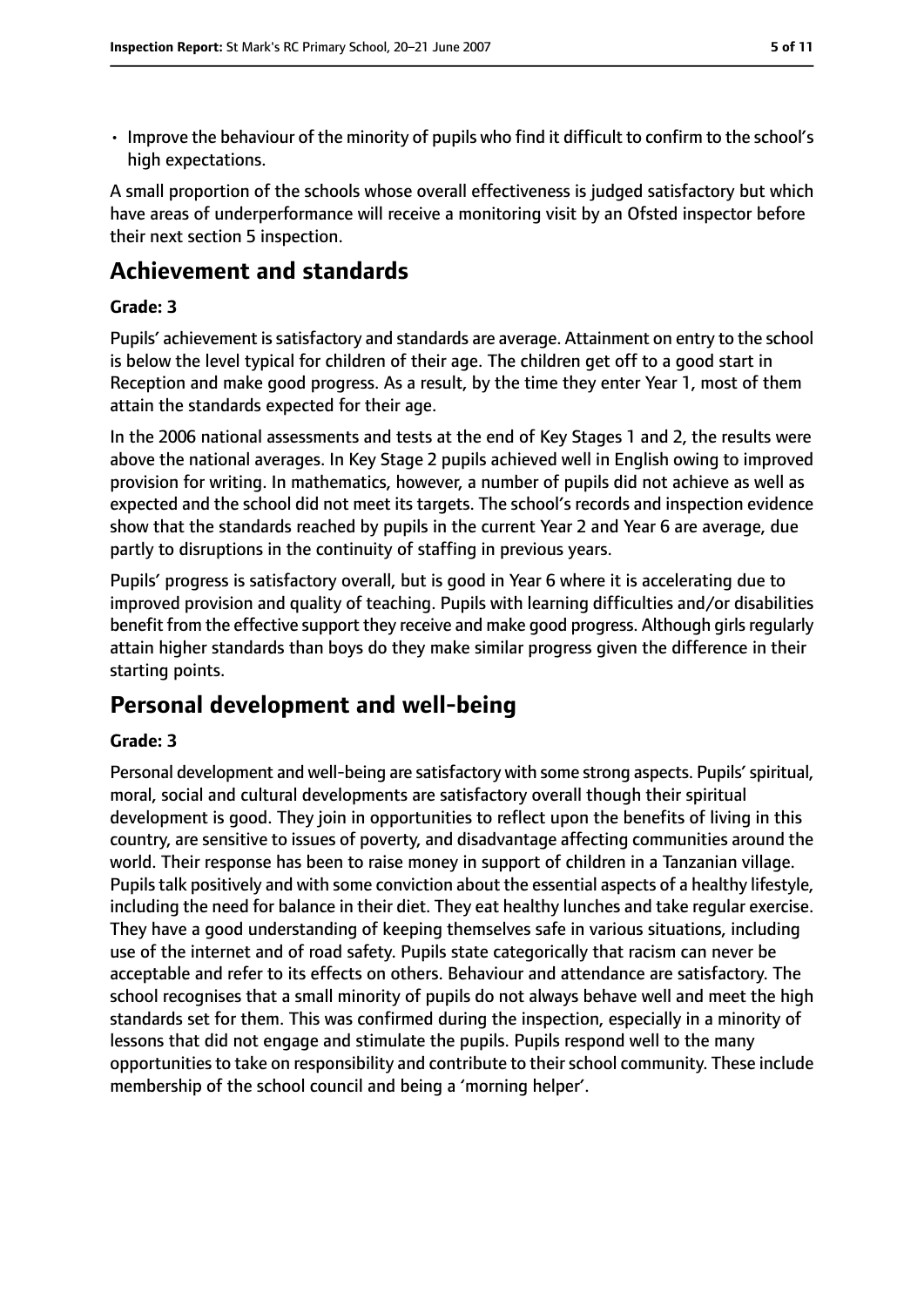# **Quality of provision**

# **Teaching and learning**

#### **Grade: 3**

Teaching and learning are satisfactory, but there are inconsistencies between classes. Improvements have been secured through new appointments, closer monitoring of practice and staff training. As a result, some teaching is good and outstanding, particularly for the youngest and oldest pupils in the school, which leads to them making good progress. In the most effective lessons, teachers and pupils have good relationships and thisleadsto a productive classroom atmosphere where pupils are willing to undertake their tasks. Teachers use a variety of teaching and learning stylesin order to motivate and sustain pupils' interest and productivity. As a result, most pupils work hard and enjoy these lessons.

Where teaching is least effective, pupils spend too much time listening to the teacher with insufficient time to practise and develop their skills. Teachers' subject knowledge is not always secure, particularly in mathematics. Some lessons provide a high level of challenge and opportunities for pupils to accelerate progress, but in a few, the pace and expectations are too low, which slows pupils' progress.

### **Curriculum and other activities**

#### **Grade: 3**

The curriculum is satisfactory. However, the school has recognised the need to make learning more relevant to pupils and has good strategies in place to introduce a greater range of creative activities and identify links between subjects. This has resulted in better planning so that, for example, pupils in all year groups are learning through the topic of the Egyptians. Teachers have made clear links to the theme as a focus for learning in literacy and mathematics and have provided pupils with good opportunities to work with those from other classes in subjects such as geography, design and technology and drama. This adds to pupils' enjoyment of learning and is having a positive impact on their social skills. The school makes satisfactory use of out-of-school visits and visitors to school, many of whom are specialists in their own field, in order to enrich pupils' experiences.

#### **Care, guidance and support**

#### **Grade: 3**

Care, guidance and support are satisfactory with some good features. The support for pupils with learning difficulties and/or disabilities given by the teaching assistants is very effective throughout school and makes a positive contribution to the good progress that these pupils make. Arrangements for safeguarding pupils are robust and all requirements are met. The range of visitors to school, in particular by those involved with health and safety, makes a significant contribution to these aspects of care and guidance and has been acknowledged by several national awards. Pupils are provided with satisfactory support to improve their academic progress through the setting of short-term targets. A useful new system is in place to track pupils' progress and support teachers in setting them targets. However, it is not consistently applied so that not all pupils are set challenging targets to help them understand what to do to improve their work.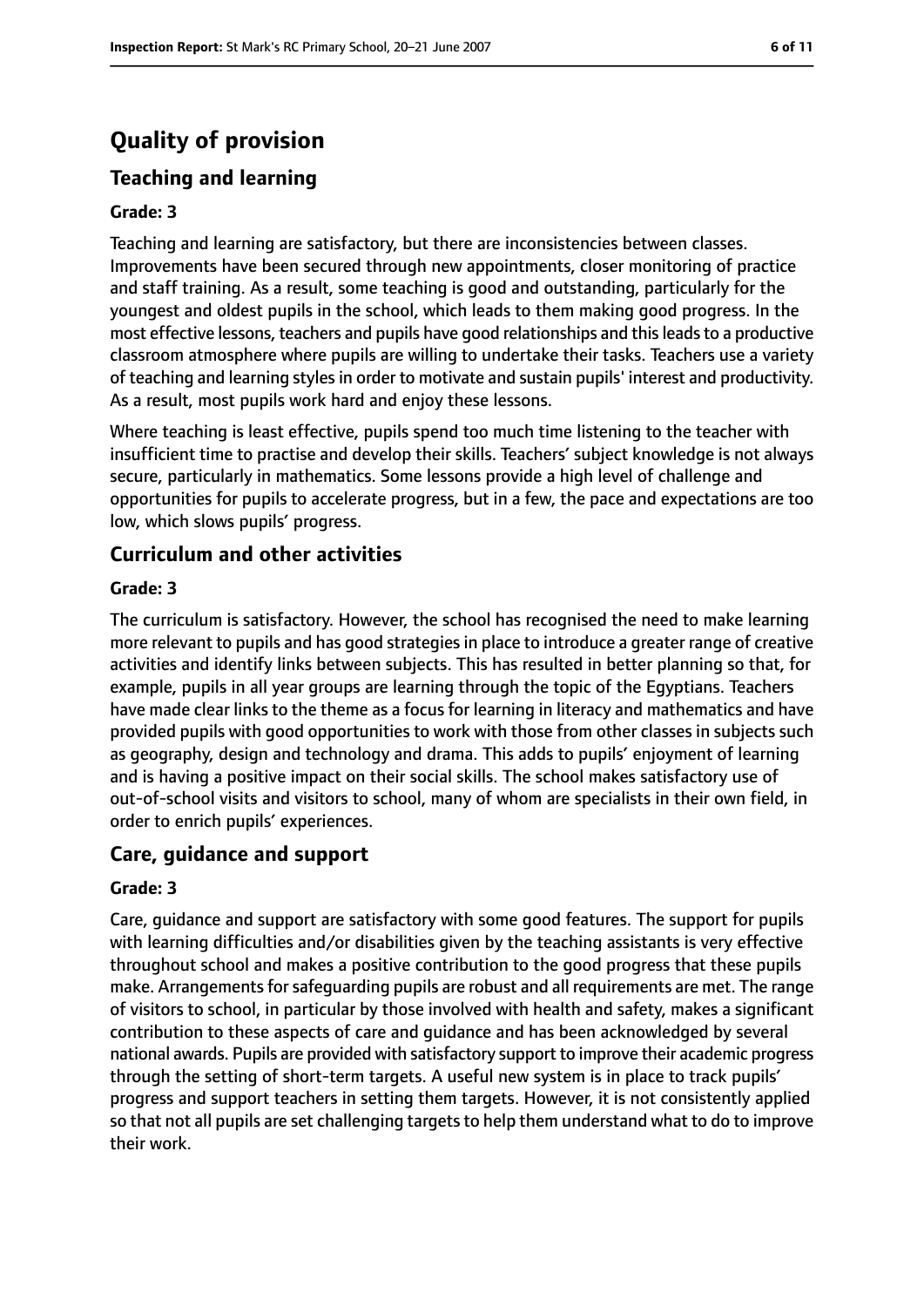# **Leadership and management**

#### **Grade: 3**

Leadership and management are satisfactory. The headteacher has worked well with her staff to develop a vision of what the school needs to do to improve. Self-evaluation is accurate and a number of important recent improvements are bearing fruit, for example, the initiative of 'big writing' has led to better progress and an improvement in standards in English in 2006. The school is now analysing pupils' progress data more closely and this is already leading to better teaching and progress in some classes. However, the leadership team share a strong determination to make sure that for instance, the improvements seen in provision for those pupils with learning difficulties and/or disabilities are spread to all aspects of the school's work. Since the last inspection some of the key issues for improvement have been addressed well; for example, the teaching in the Reception class is now good. Governance is satisfactory; the governors are supportive and are developing their role in challenging the school. The school provides satisfactory value for money.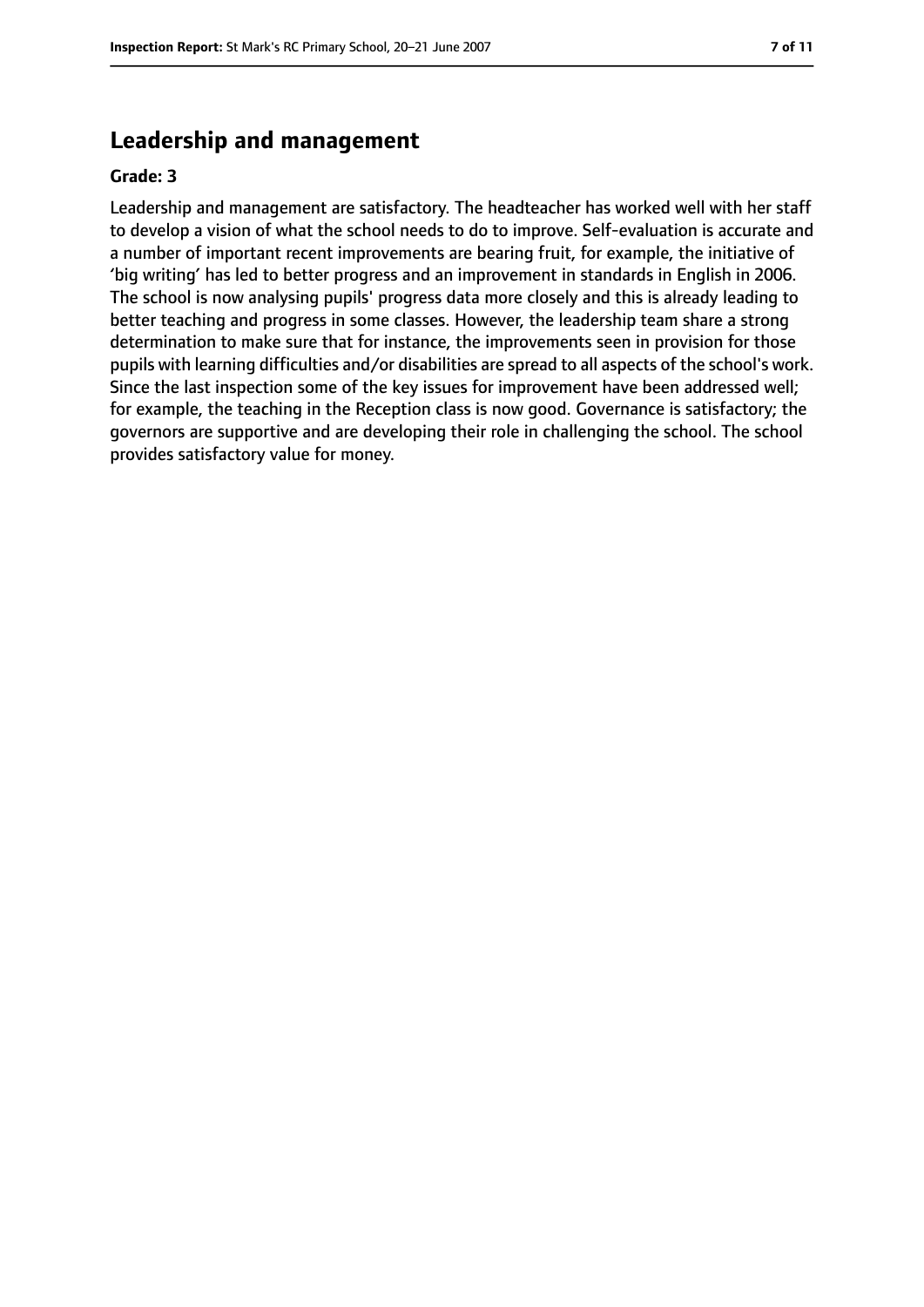**Any complaints about the inspection or the report should be made following the procedures set out in the guidance 'Complaints about school inspection', which is available from Ofsted's website: www.ofsted.gov.uk.**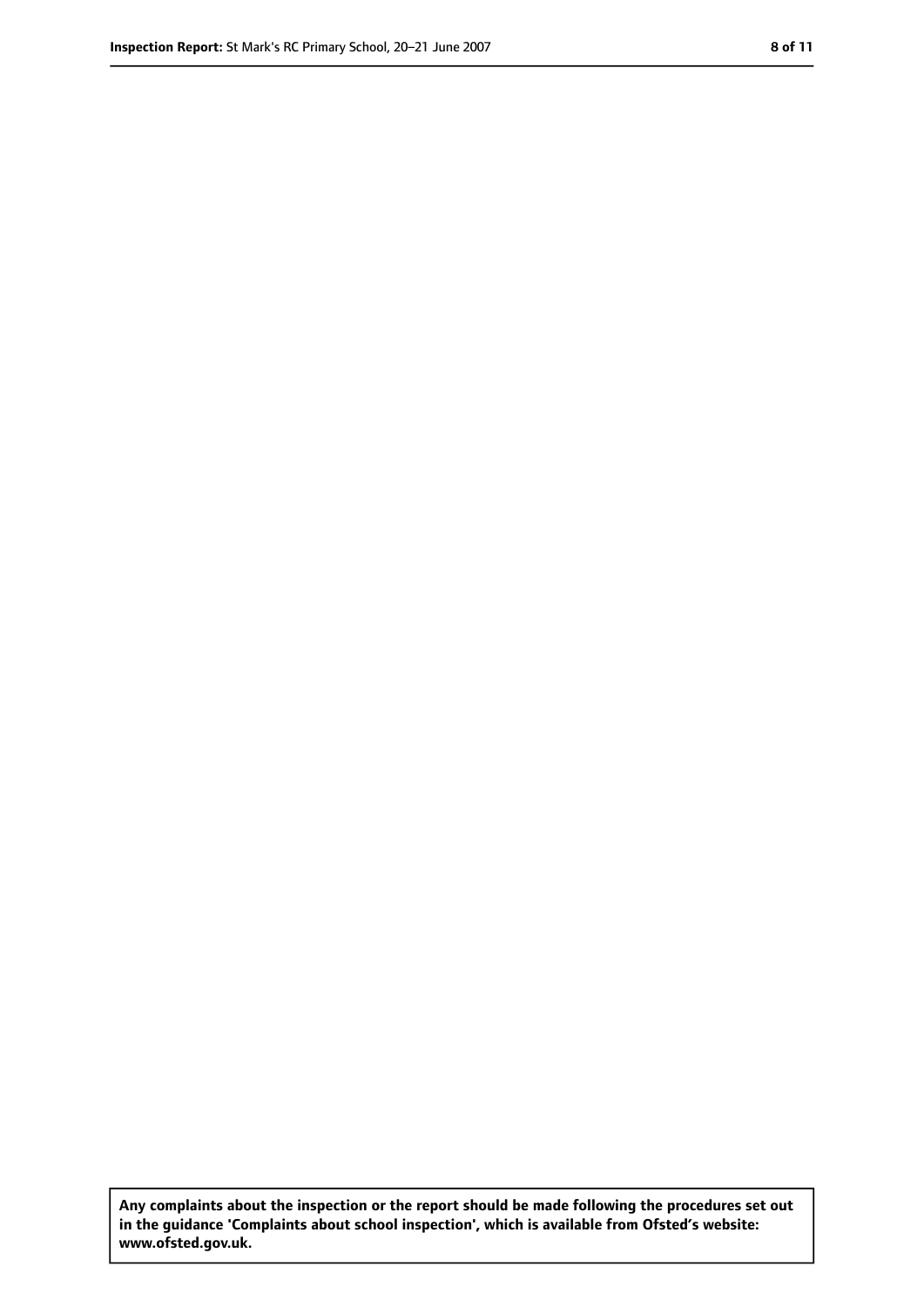#### **Annex A**

# **Inspection judgements**

| Key to judgements: grade 1 is outstanding, grade 2 good, grade 3 satisfactory, and grade 4 $\,$ | <b>School</b>  |
|-------------------------------------------------------------------------------------------------|----------------|
| inadequate                                                                                      | <b>Overall</b> |

# **Overall effectiveness**

| How effective, efficient and inclusive is the provision of education, integrated<br>care and any extended services in meeting the needs of learners? |     |
|------------------------------------------------------------------------------------------------------------------------------------------------------|-----|
| How well does the school work in partnership with others to promote learners'<br>well-being?                                                         |     |
| The quality and standards in the Foundation Stage                                                                                                    |     |
| The effectiveness of the school's self-evaluation                                                                                                    |     |
| The capacity to make any necessary improvements                                                                                                      |     |
| Effective steps have been taken to promote improvement since the last<br>inspection                                                                  | Yes |

# **Achievement and standards**

| How well do learners achieve?                                                                               |  |
|-------------------------------------------------------------------------------------------------------------|--|
| The standards <sup>1</sup> reached by learners                                                              |  |
| How well learners make progress, taking account of any significant variations between<br>groups of learners |  |
| How well learners with learning difficulties and disabilities make progress                                 |  |

# **Personal development and well-being**

| How good is the overall personal development and well-being of the<br>learners?                                  |  |
|------------------------------------------------------------------------------------------------------------------|--|
| The extent of learners' spiritual, moral, social and cultural development                                        |  |
| The behaviour of learners                                                                                        |  |
| The attendance of learners                                                                                       |  |
| How well learners enjoy their education                                                                          |  |
| The extent to which learners adopt safe practices                                                                |  |
| The extent to which learners adopt healthy lifestyles                                                            |  |
| The extent to which learners make a positive contribution to the community                                       |  |
| How well learners develop workplace and other skills that will contribute to<br>their future economic well-being |  |

# **The quality of provision**

| How effective are teaching and learning in meeting the full range of the<br>learners' needs?          |  |
|-------------------------------------------------------------------------------------------------------|--|
| How well do the curriculum and other activities meet the range of needs<br>and interests of learners? |  |
| How well are learners cared for, guided and supported?                                                |  |

 $^1$  Grade 1 - Exceptionally and consistently high; Grade 2 - Generally above average with none significantly below average; Grade 3 - Broadly average to below average; Grade 4 - Exceptionally low.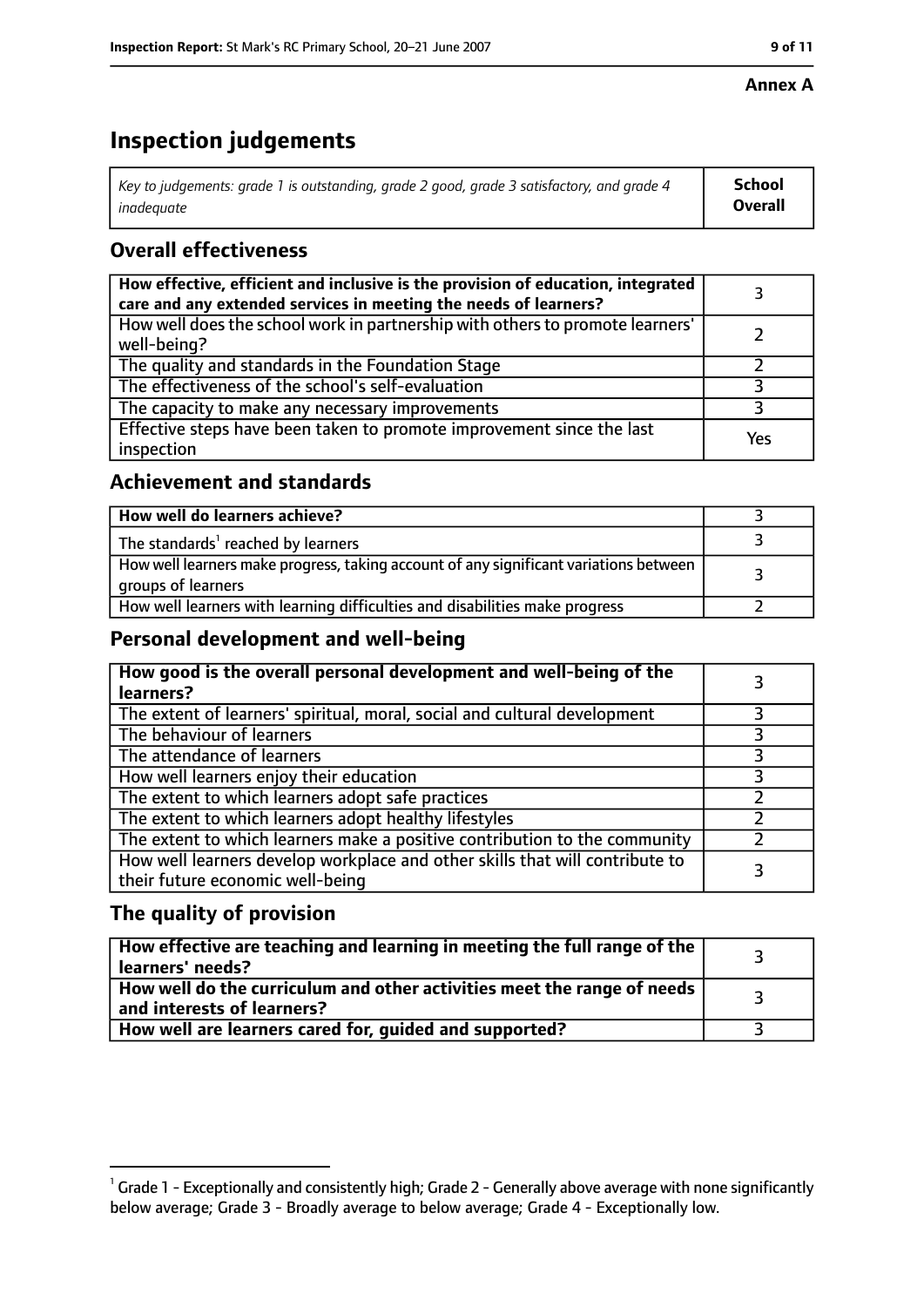# **Leadership and management**

| How effective are leadership and management in raising achievement<br>and supporting all learners?                                              | 3         |
|-------------------------------------------------------------------------------------------------------------------------------------------------|-----------|
| How effectively leaders and managers at all levels set clear direction leading<br>to improvement and promote high quality of care and education |           |
| How effectively performance is monitored, evaluated and improved to meet<br>challenging targets                                                 | 3         |
| How well equality of opportunity is promoted and discrimination tackled so<br>that all learners achieve as well as they can                     | 3         |
| How effectively and efficiently resources, including staff, are deployed to<br>achieve value for money                                          | 3         |
| The extent to which governors and other supervisory boards discharge their<br>responsibilities                                                  | 3         |
| Do procedures for safequarding learners meet current government<br>requirements?                                                                | Yes       |
| Does this school require special measures?                                                                                                      | <b>No</b> |
| Does this school require a notice to improve?                                                                                                   | Nο        |